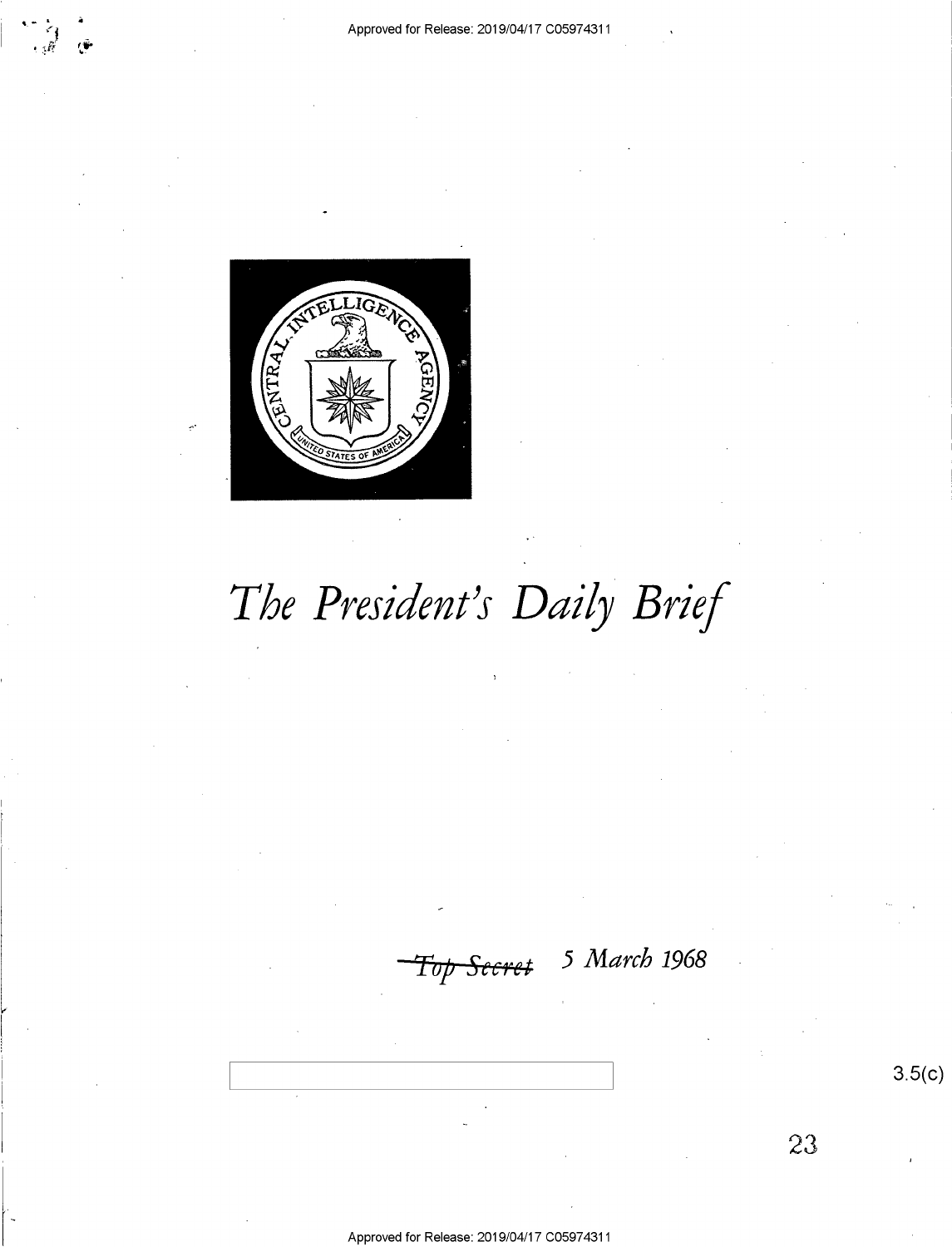

Approved for Release: 2019/04/17 C05974311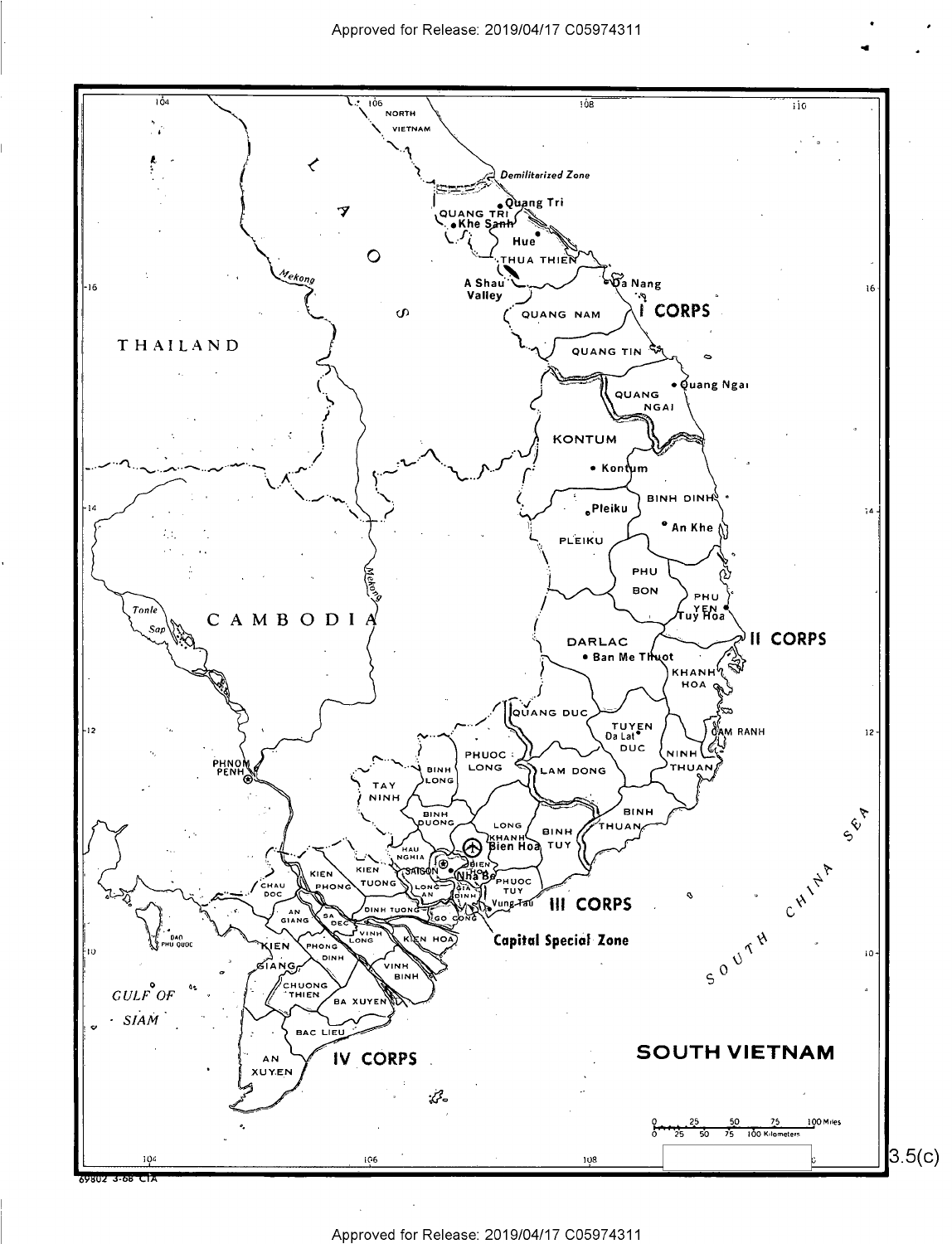1

1..

## DAILY BRIEF 5 MARCH 1968

1. Vietnam

v

The Communists launched rocket and mortar attacks against several targets in northern and central South Viet-<br>nam the night of 3-4 March. There were nam the night of 3-4 March. only a few follow-up ground assaults, and allied casualties and damages were insignificant.

The heaviest concentration of attacks came in the three southern provinces of I Corps. The two northern provinces--Quang Tri and Thua Thien- were relatively unscathed, but Communist military preparations are continuing there. The Communists are building their forces around Quang Tri city and Hue, and there are reports that tanks and large quantities of ammunition are being moved toward Hue from the A Shau Valley. .

#### 2. Panama'

The shaky compromise worked out yesterday between the two factions is holding up so far.

The legislature went into recess this morning after appointing a threeman commission to look into the impeachment charges that have been levied against President Robles. This was part of the deal worked out yesterday by the two sides under National Guard<br>pressure. The commission is supposed The commission is supposed to declare that the charges are unfounded, and Robles, for his part, is to appoint a new, "nonpartisan" cabinet and amend the electoral code.

The legislative commission has to report back within ten days, and it may do so as early as today. If everyone plays the part assigned to him in this. complex scenario, a donnybrook between Arias and Robles supporters may still be averted. '

**TOP SECRET -**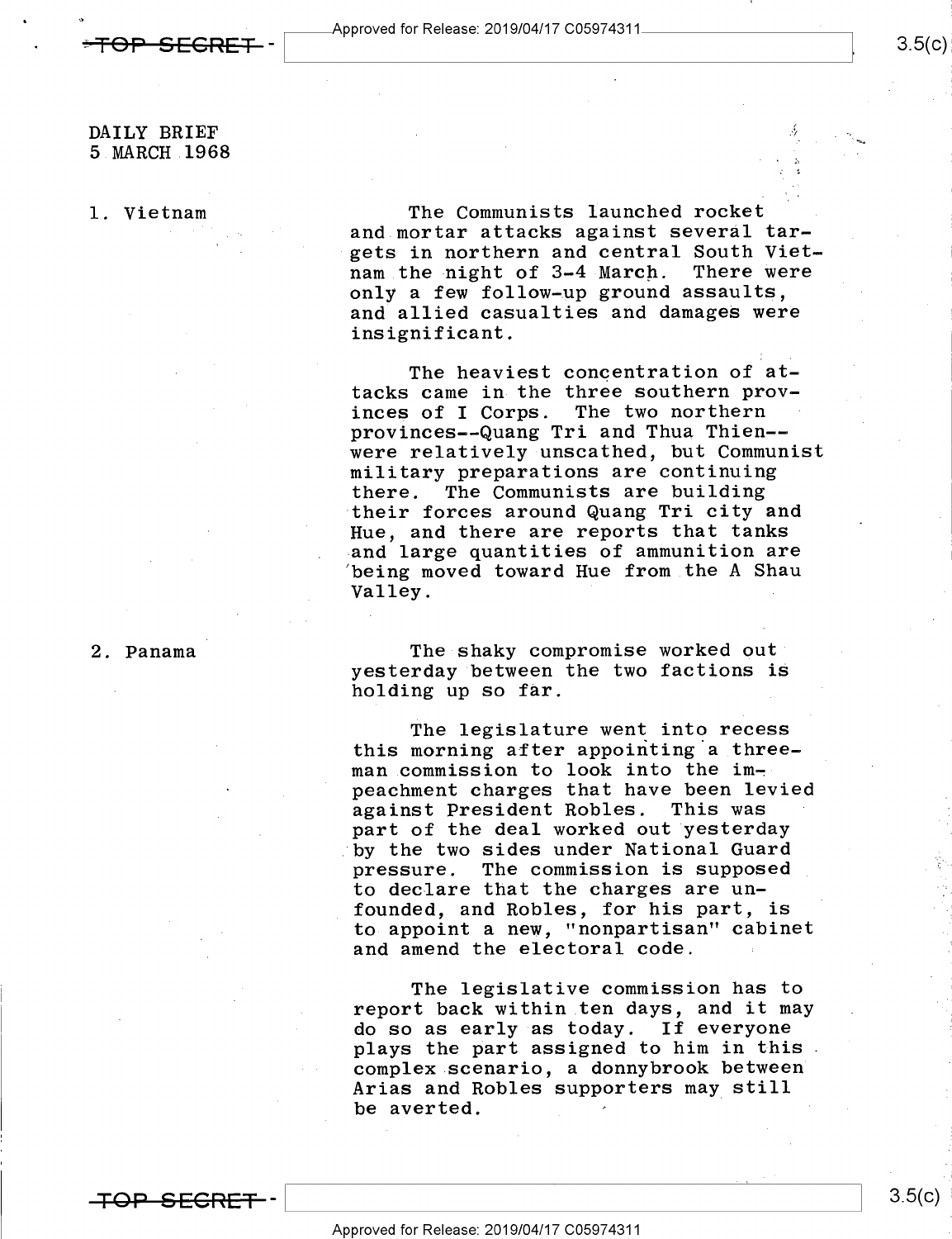3. Eastern Europe

-

Communist leaders in eastern Europe are having their troubles.

While Czech Premier Dubcek tries to counter efforts by Novotny conservatives to rally the workers against Dubcek's "intelligentsia," the Gomulka regime in Poland finds itself on the verge of a confrontation with dissident intellectuals.

We even have signs of factionalism -within the rigidly Stalinist regime in Albania.

The country's top leadership has been out of sight for almost a month, which leads us to suspect that the purges may be reaching higher into the hierarchy.

4. Warsaw Pact

 $\epsilon$ 

Wednesday's meeting of pact leaders in Sofia seems likely to produce another collision between the Soviets. and the Rumanians, this time over the draft nonproliferation treaty.

The Soviets, whose delegation will be led by Brezhnev, Kosygin, and Defense Minister Grechko, very badly want<br>unanimous endorsement of the draft by pact countries. The Rumanians are<br>still holding out. They criticize the draft's failure to place limitations<br>on nuclear powers or to provide guarantees to non-nuclear countries.



<del>TOP SECRET</del> –

5. Greece

 $3.5(c)$ 

3.3(h)(2)

 $\mathbb{L}$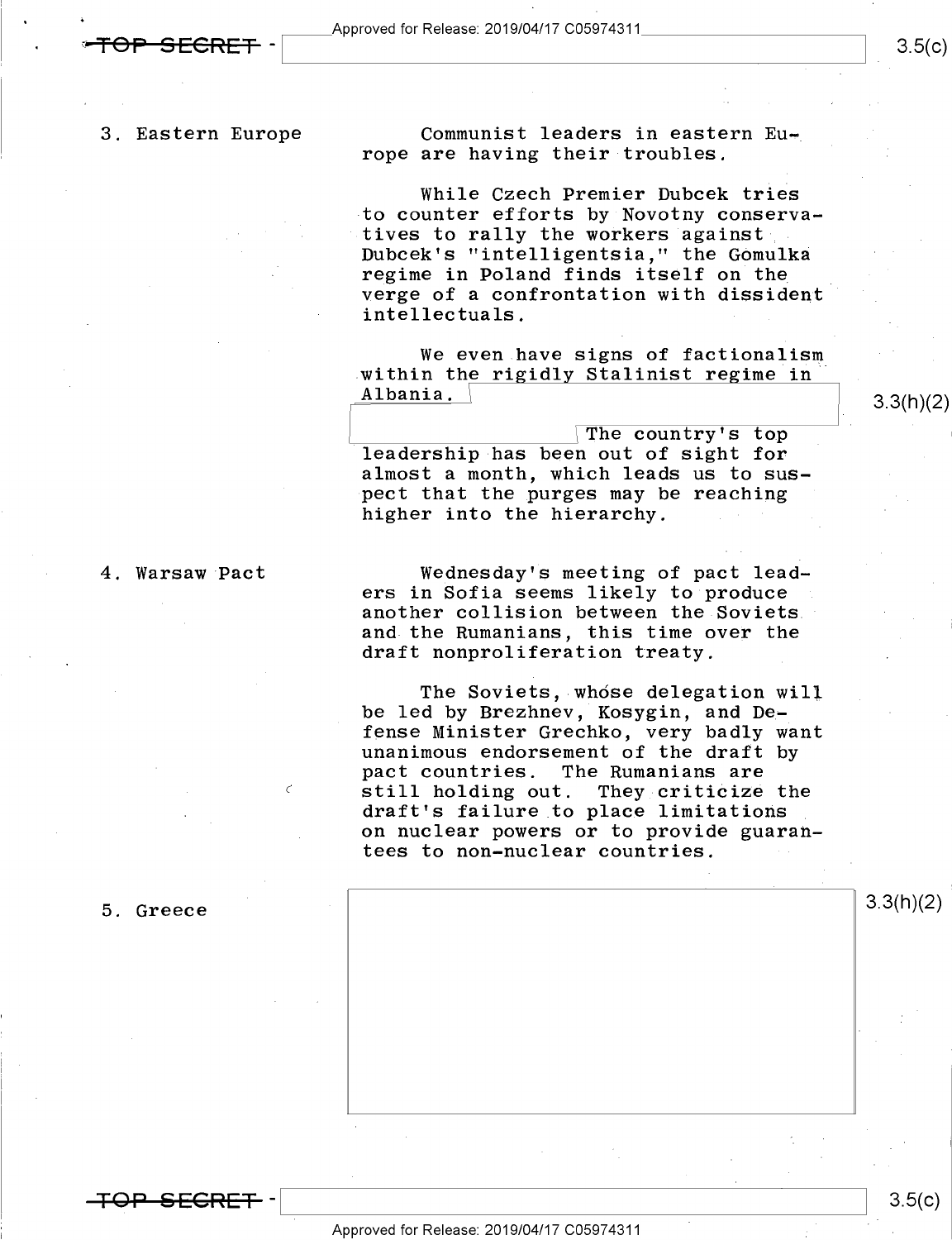$3.5(c)$ 

## 6. Soviet Union  $3.3(h)(2)$

7;\_Egypt\_

Nasir apparently feels he must do something about the unrest which led to<br>demonstrations in February. He is trydemonstrations in February. ing the tried-and-true expedient of blaming the demonstrations on "counterrevolutionary elements." He has even implied that the US may be behind these<br>elements. This ploy is unlikely to This ploy is unlikely to placate many Egyptians, whose unhappiness is rooted in Egypt's defeat last June.

8. Berlin

The Soviets have an air/ground military exercise scheduled for Wednes-<br>day in the Berlin area. The exercise could interfere to some extent with<br>allied access to West Berlin, and there could be some low-level overflights of<br>the city. This activity may be intendent the city. This activity may be intended<br>to coincide with the current Bundestag committee meetings in West Berlin.

#### 9. Britain-USSR

<del>TOP SECRET</del> ·

 $\frac{1}{8}$   $\frac{3.5(E)}{E}$ 

3.3(h)(2)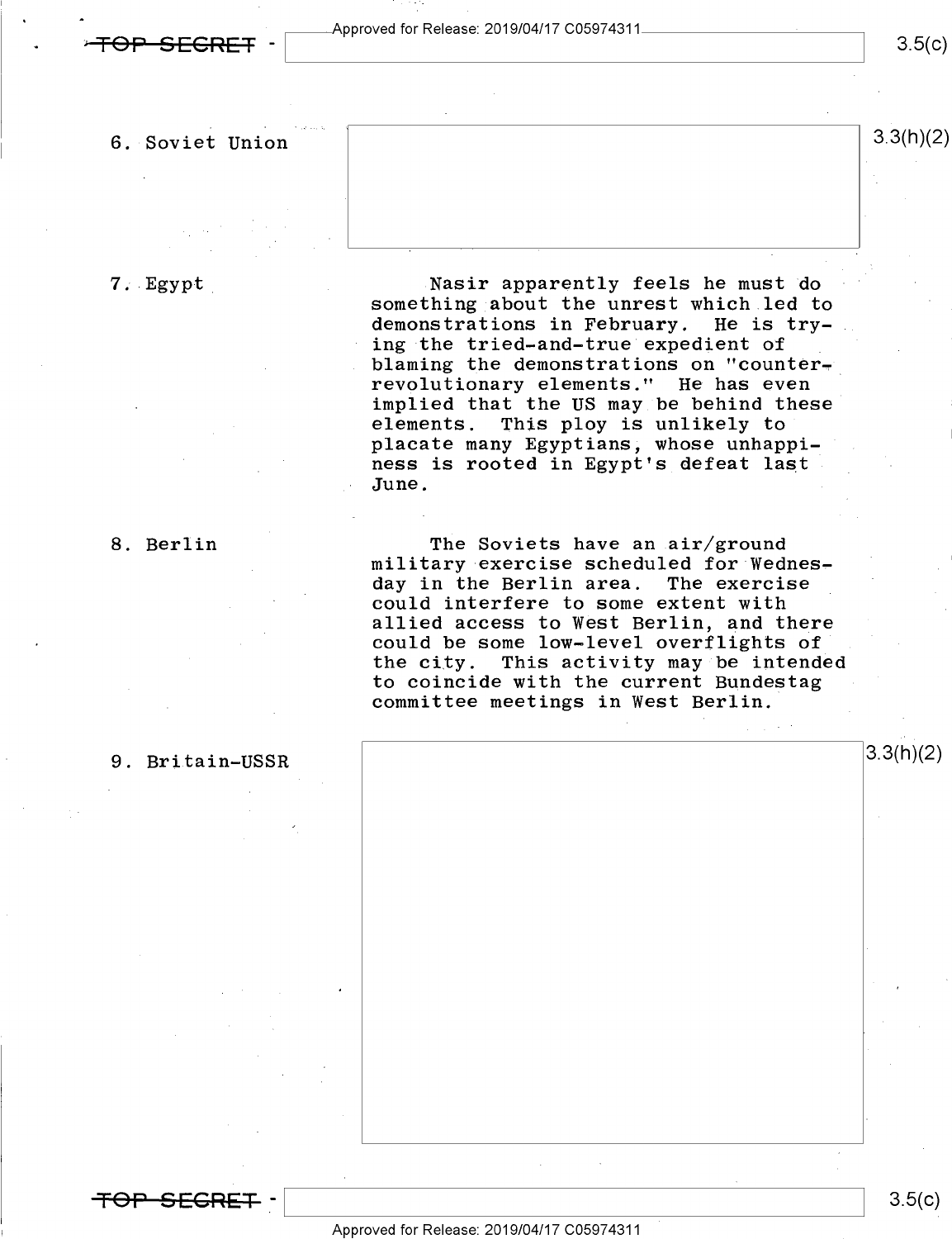$\ddot{}$ 

Top Secret

Approved for Release: 2019/O4/17 CO5974311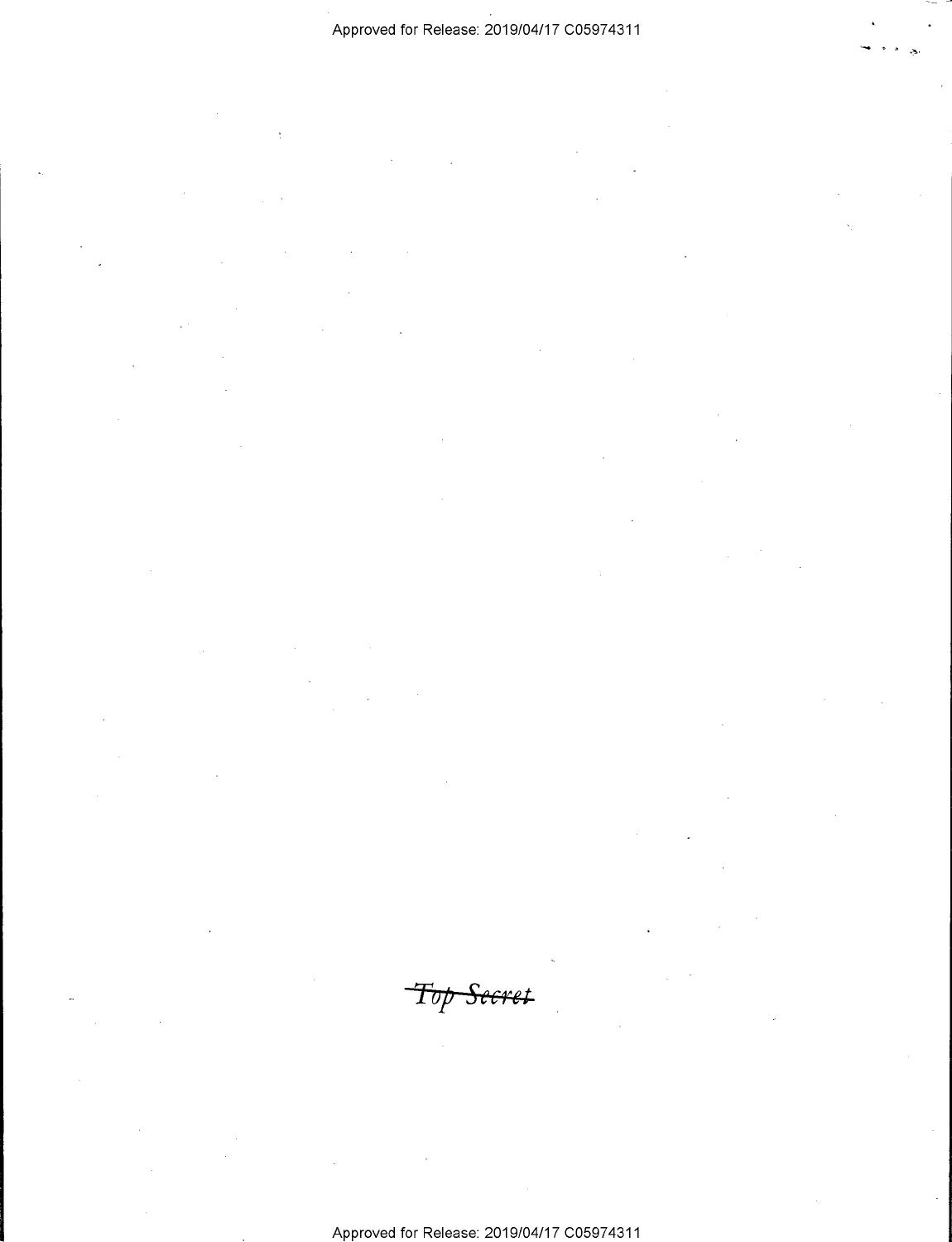-

## **Top Secret**



## FOR THE PRESIDENT'S EYES ONLY

# Special Daily Report on North Vietnam

Top Seeret 3.5(c) 16

5 March 1968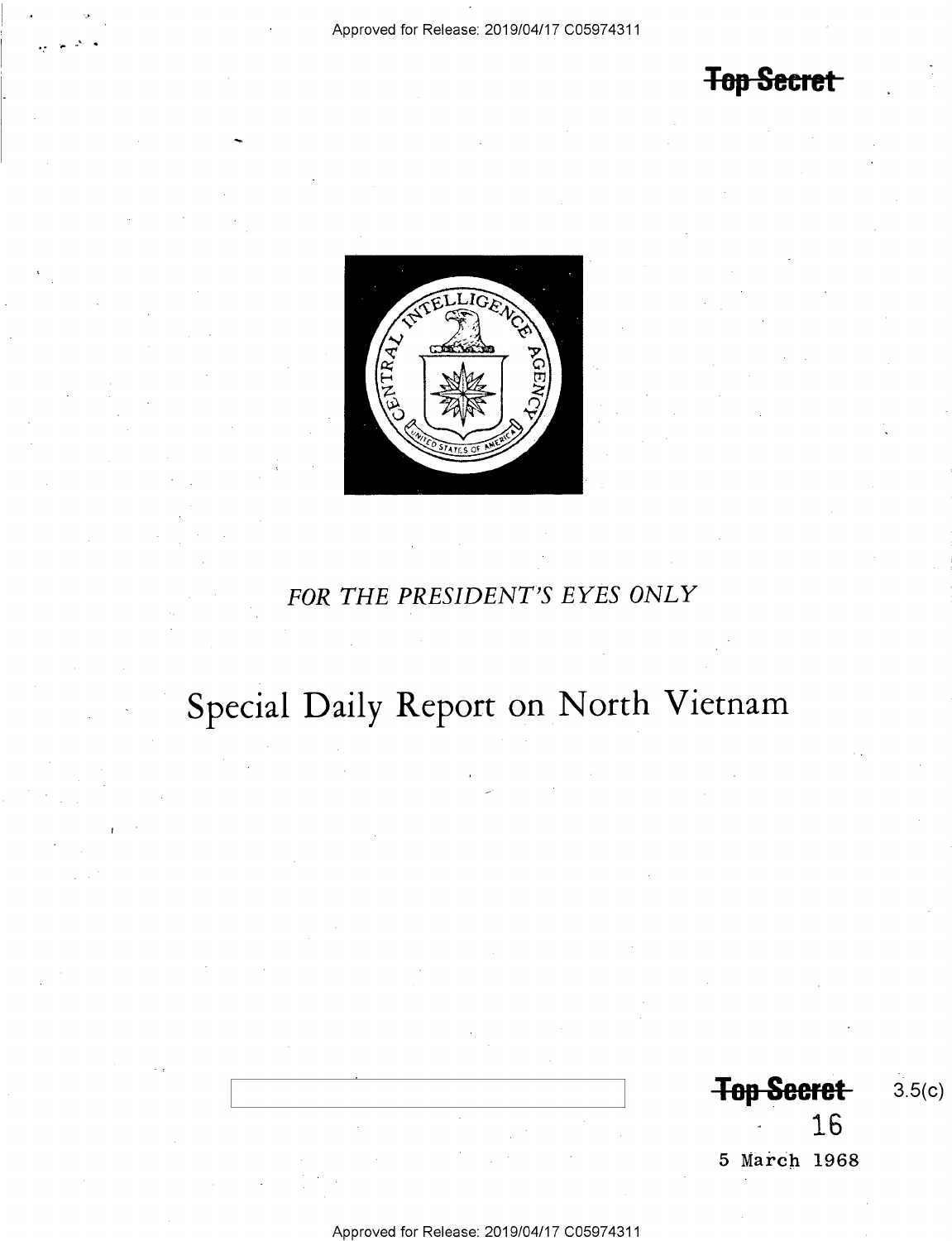Approved for Release: 2019/04/17 C05974311\_

<del>SECRET</del>

 $3.5(c)$ 

Special Daily Report on North Vietnam for the President's Eyes Only

5 March 1968

## I. NOTES ON THE SITUATION



Approved for Release: 2019/04/17 C05974311

 $3.5(c)$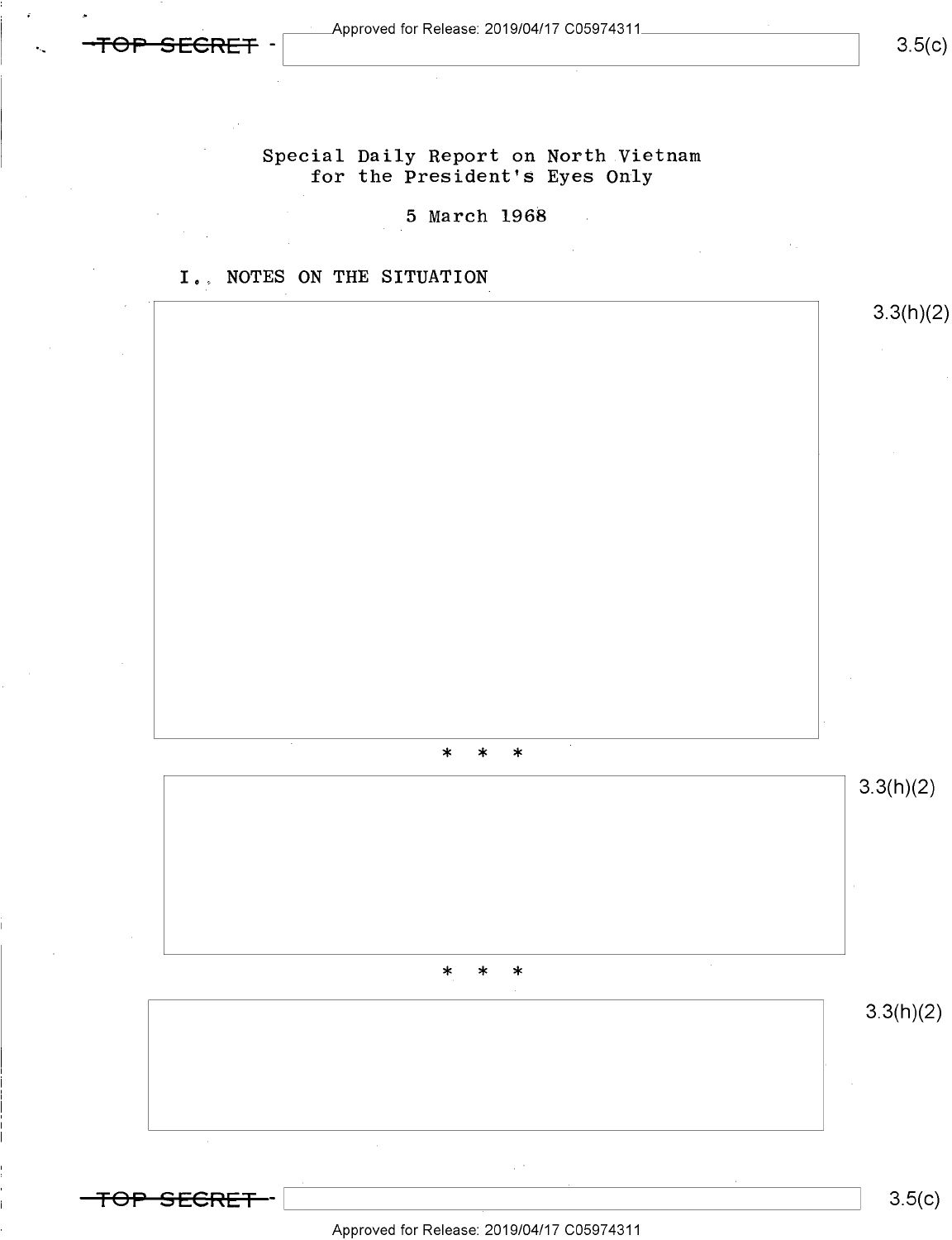

Approved for Release: 2019/O4/17 CO5974311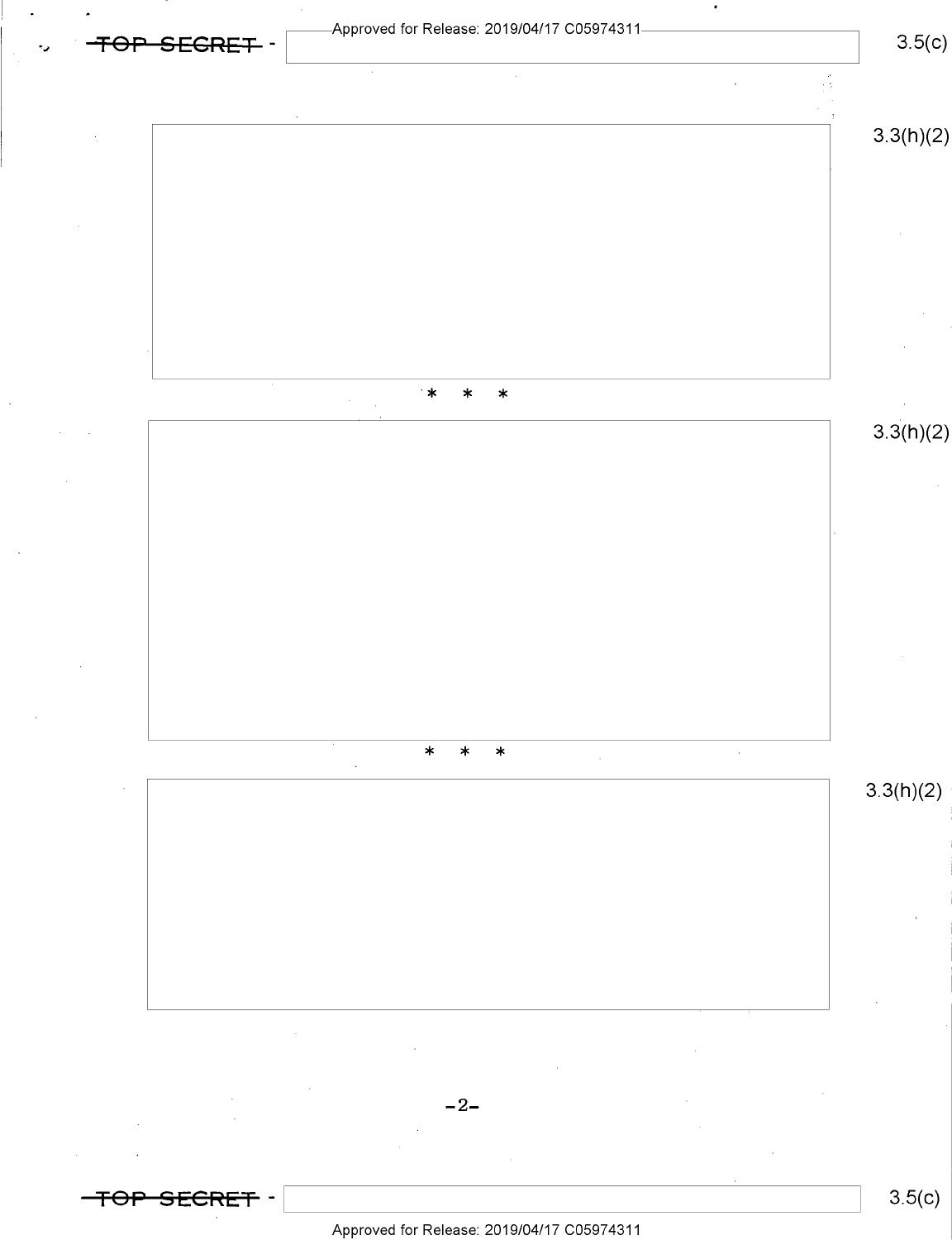Approved for Release: 2019/04/17 C05974311.

۰,

 $3.5(c)$ 

# II. NORTH VIETNAMESE REFLECTIONS OF US POLITICAL ATTITUDES ON THE WAR

Hanoi Assays the US Position: Senator Robert<br>Kennedy's remark about the South Vietnamese Govern-<br>ment as a "government with no support" was featured<br>last Friday in another of Hanoi's lectures on why<br>the US cannot win. All

Binh's thesis essentially was that the Tet cam-<br>paign put the US on the defensive and the Americans<br>cannot recover no matter how many more troops are<br>brought in. Interwoven through this was a recita-<br>tion of the theme that

### $-3-$



 $3.5(c)$